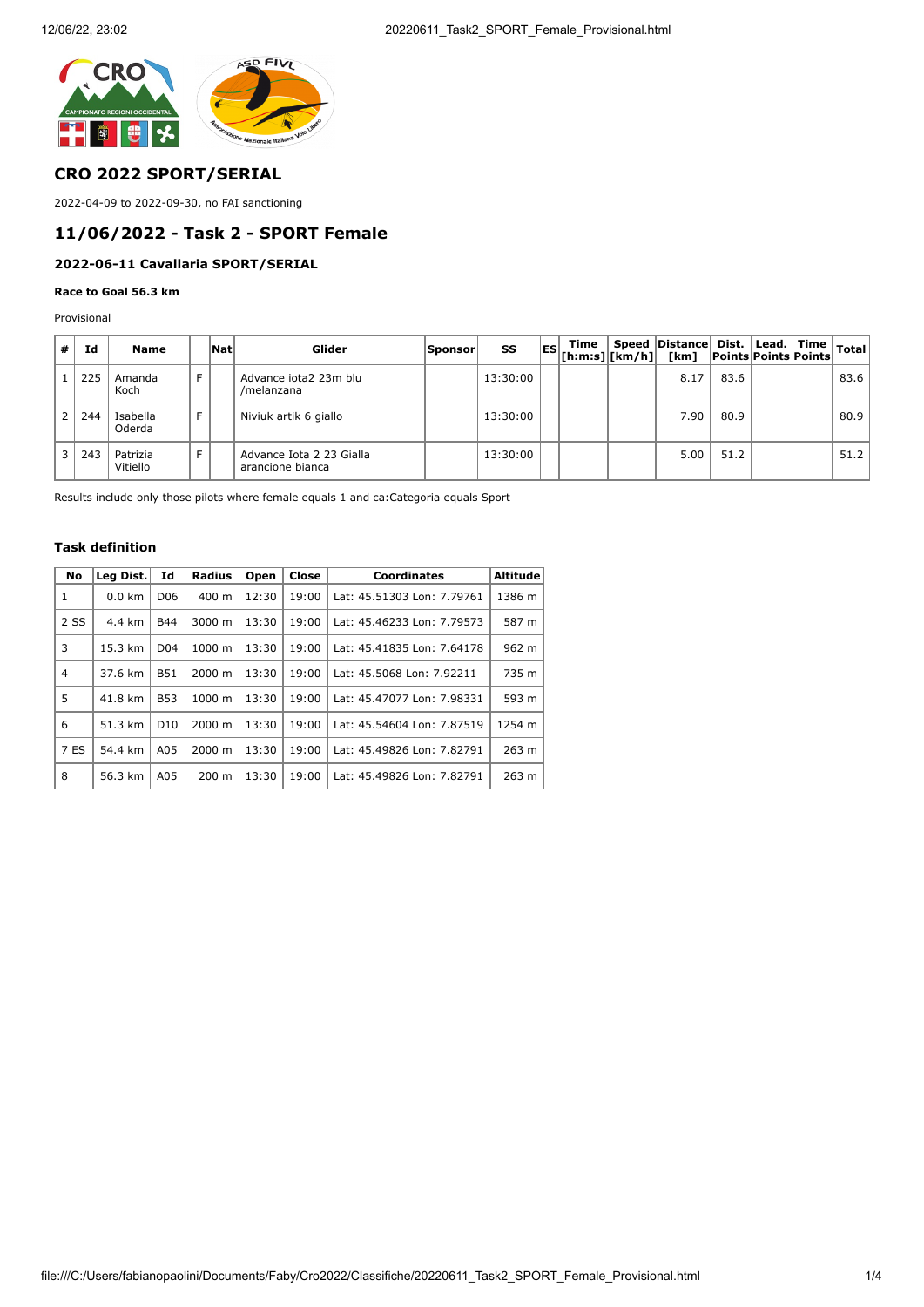## **Pilots not yet processed (NYP)**

| Ιd  | Name          |  |  |  |  |
|-----|---------------|--|--|--|--|
| 205 | David Bava    |  |  |  |  |
| 245 | Giorgio Mauri |  |  |  |  |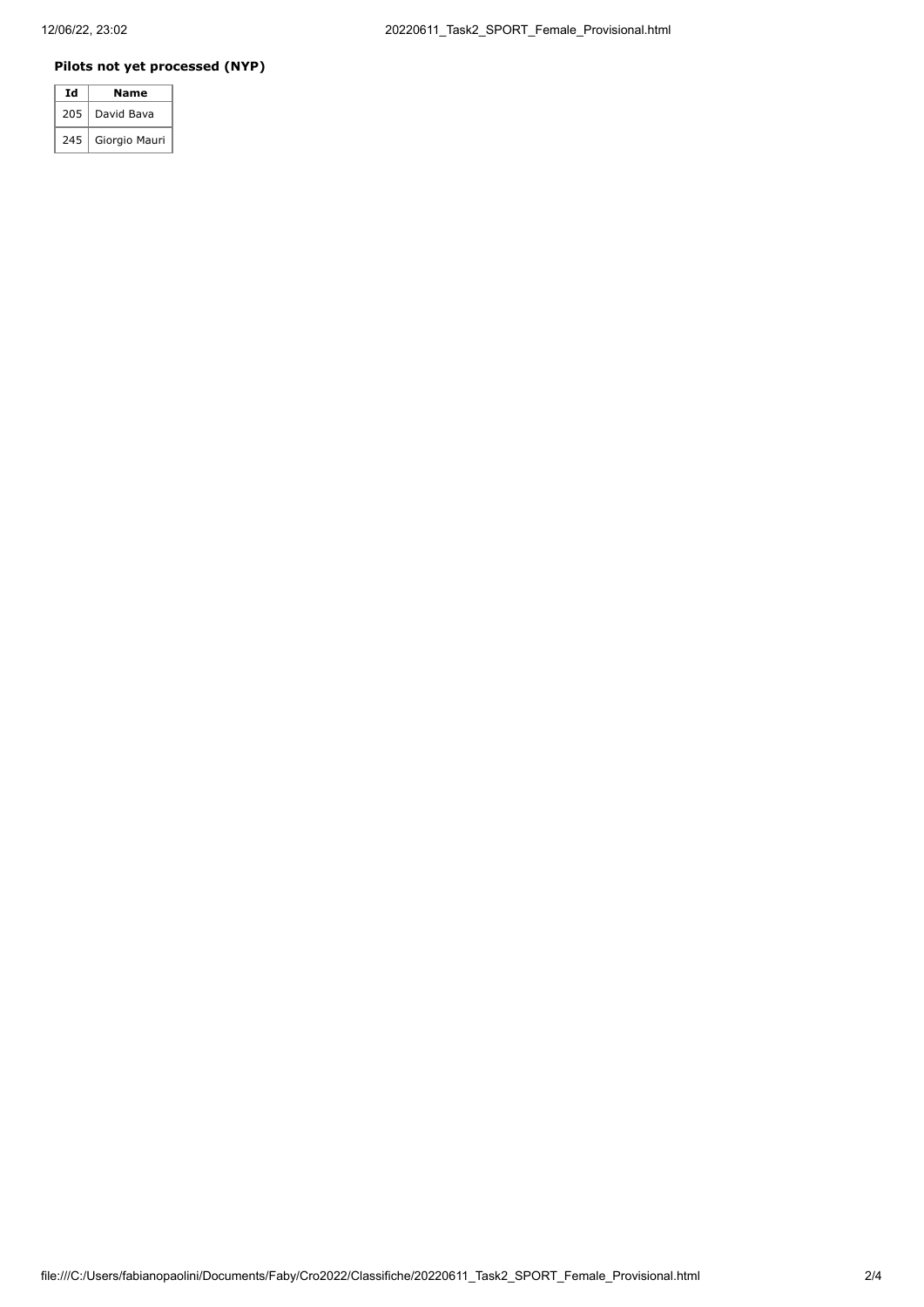#### **Task statistics**

| param                           | value                     |
|---------------------------------|---------------------------|
| ss_distance                     | 50.013                    |
| task_distance                   | 56.331                    |
| launch_to_ess_distance          | 54.374                    |
| no_of_pilots_present            | 29                        |
| no_of_pilots_flying             | 29                        |
| no_of_pilots_lo                 | 23                        |
| no_of_pilots_reaching_nom_dist  | 15                        |
| no_of_pilots_reaching_es        | 6                         |
| no_of_pilots_reaching_goal      | 6                         |
| sum_flown_distance              | 800.795                   |
| best_dist                       | 56.331                    |
| best time                       | 2.9233                    |
| worst_time                      | 3.7114                    |
| qnh_setting                     | 1013.25                   |
| no_of_pilots_in_competition     | 47                        |
| no_of_pilots_landed_before_stop | 0                         |
| sum dist over min               | 673.371                   |
| sum_real_dist_over_min          | 673.371                   |
| sum_flown_distances             | 800.795                   |
| best_real_dist                  | 56.331                    |
| last_finisher_start_time        | 2022-06-11T13:30:00+02:00 |
| last_start_time                 | 2022-06-11T13:30:00+02:00 |
| first_start_time                | 2022-06-11T13:30:00+02:00 |
| first_finish_time               | 2022-06-11T16:25:24+02:00 |
| max_time_to_get_time_points     | 4.6331                    |
| goalratio                       | 0.2069                    |
| arrival_weight                  | 0                         |
| departure_weight                | 0                         |
| leading_weight                  | 0.162                     |
| time_weight                     | 0.2611                    |
| distance_weight                 | 0.5769                    |
| smallest_leading_coefficient    | 1.8529                    |
| available_points_distance       | 576.9228                  |
| available_points_time           | 261.0772                  |
| available_points_departure      | 0                         |
| available_points_leading        | 162                       |
| available_points_arrival        | 0                         |
| time_validity                   | 1                         |
| launch_validity                 | 1                         |
| distance_validity               | 1                         |
| stop_validity                   | 1                         |
| day_quality                     | 1                         |
| ftv_day_validity                | 1                         |
| time_points_stop_correction     | 0                         |
|                                 |                           |

## **Scoring formula settings**